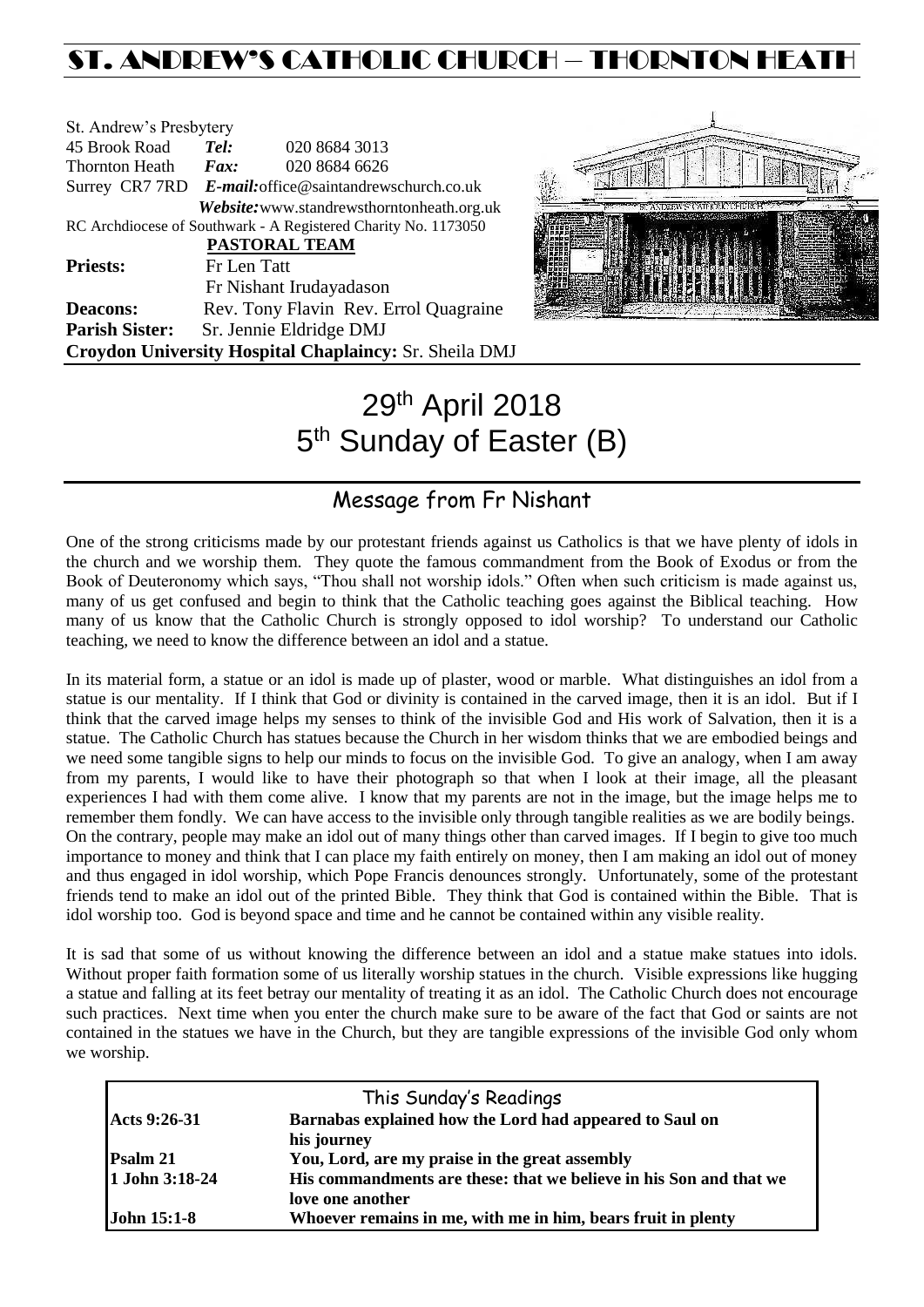## Diary for the Week

|                                  |                               | UNIY JUI IIIG WUGU                             |                                                           |  |
|----------------------------------|-------------------------------|------------------------------------------------|-----------------------------------------------------------|--|
| Sunday 29 <sup>th</sup> April    |                               | 6.00pm (Saturday) First Mass of Sunday         | Geoffrey Burnes RIP                                       |  |
| 5 <sup>th</sup> Sunday of Easter | 9.30am                        | Mass                                           | Parishioners                                              |  |
| (B)                              | 11.30am                       | <b>Mass</b>                                    | <b>Holy Souls</b>                                         |  |
|                                  | 3.00pm                        | <b>Mass of Anointing</b>                       |                                                           |  |
|                                  | 5.00pm                        | <b>Rosary</b>                                  |                                                           |  |
|                                  | $5.15 - 5.45$ pm              |                                                |                                                           |  |
|                                  |                               | <b>Exposition and Benediction</b>              |                                                           |  |
|                                  | 6.00 <sub>pm</sub>            | <b>Mass</b>                                    | Adrian Gladwin Freemen RIP                                |  |
|                                  | $7.00 - 9.00$ pm              | <b>Charismatic Prayer Group</b>                |                                                           |  |
| Monday 30 <sup>th</sup> April    | 7.30am                        | <b>Mass</b>                                    | Deirdre (Dee) Kilmartin RIP                               |  |
| St Pius V                        | 10.00am                       | <b>Mass</b>                                    | Botelho & Carrasco Families RIP                           |  |
| Acts 14:5-18                     | $7.00 - 8.00$ pm              | <b>Parish Surgery</b>                          |                                                           |  |
| Jn 14:21-26                      | 7.00pm                        | <b>Mass for Feast of Our</b>                   |                                                           |  |
|                                  |                               | <b>Lady of Africa</b>                          |                                                           |  |
| Tuesday 1st May                  | 7.30am                        | <b>Mass</b>                                    | Timothy & Cleta Andradi RIP (Anniv)                       |  |
| St Joseph the Worker             | 10.00am                       | Mass                                           | <b>Holy Souls</b>                                         |  |
| Acts 14:19-28 Jn 14:27-31        |                               |                                                |                                                           |  |
|                                  | 6.30pm                        | R.C.I.C.                                       |                                                           |  |
| Wednesday 2 <sup>nd</sup> May    | 7.30am                        | <b>Mass</b>                                    | <b>Holy Souls</b>                                         |  |
| <b>St Athanasius</b>             | 10.00am                       | Mass                                           | Nana Mike Hayfron (70 <sup>th</sup> Birthday)             |  |
| Acts 15:1-6                      | 2.00 <sub>pm</sub>            | <b>Active Retirement Group</b>                 |                                                           |  |
| Jn 15:1-8                        | 6.00pm                        | <b>Lectio Divina Group (hall)</b>              |                                                           |  |
|                                  | 7.30pm                        | <b>Legion of Mary (EA room)</b>                |                                                           |  |
|                                  | 7.30pm                        | <b>First Holy Communion</b>                    |                                                           |  |
|                                  |                               | <b>Parents Meeting (hall)</b>                  |                                                           |  |
| Thursday 3rd May                 | 7.30am                        | Mass                                           | <b>Holy Souls</b>                                         |  |
| SS Philip & James                | 10.00am                       | Mass                                           | <b>Holy Souls</b>                                         |  |
|                                  |                               |                                                |                                                           |  |
| 1 Cor 15:1-8                     | $7.00 - 8.30$ pm              | <b>Cubs (St James the Great)</b>               |                                                           |  |
| Jn 14:6-14                       | 8.00pm                        | <b>Baptism (Convent)</b>                       |                                                           |  |
|                                  | 8.00pm                        | <b>Maintenance Group</b>                       |                                                           |  |
| Friday $4^{th}$ May              | 7.30am                        | <b>Mass</b>                                    | Power & Fennelly Families                                 |  |
| <b>First Friday</b>              | 10.00am                       | Mass followed by                               | <b>Holy Souls</b>                                         |  |
| Acts 1:15-17. 20-26              |                               | <b>Exposition of the Blessed</b>               |                                                           |  |
| Jn 15:9-17                       |                               | Sacrament/Benediction                          |                                                           |  |
|                                  | 6.30pm                        | <b>Syro Malabar Mass</b>                       |                                                           |  |
| Saturday 5 <sup>th</sup> May     | 9.30am                        | Mass                                           | <b>Holy Souls</b>                                         |  |
| Acts 16:1-10                     | $10.00 - 10.30$ am            | <b>Confessions</b>                             |                                                           |  |
| Jn 15:18-21                      | 11.00am                       |                                                |                                                           |  |
|                                  |                               | <b>First Holy Communion:</b>                   |                                                           |  |
|                                  |                               | <b>Reconciliation Service</b>                  |                                                           |  |
|                                  | $5.00 - 5.30$ pm              | <b>Confessions</b>                             |                                                           |  |
|                                  | 6.00 <sub>pm</sub>            | <b>First Mass of Sunday</b>                    | <b>Holy Souls</b>                                         |  |
| Sunday 6 <sup>th</sup> May       | 9.30am                        | Mass                                           | <b>Alex Dos Santos RIP</b>                                |  |
| 6 <sup>th</sup> Sunday of Easter | 11.30am                       | Mass                                           | Parishioners                                              |  |
| (B)                              | 5.00pm                        | <b>Rosary</b>                                  |                                                           |  |
|                                  | $5.15 - 5.45$ pm              | <b>Exposition and Benediction</b>              |                                                           |  |
|                                  | 6.00 <sub>pm</sub>            | <b>Mass</b>                                    | Harry Nagamootoo (Anniversary)                            |  |
|                                  | $7.00 - 9.00$ pm              | <b>Charismatic Prayer Group</b>                |                                                           |  |
|                                  |                               |                                                |                                                           |  |
|                                  |                               | Money Matters                                  |                                                           |  |
|                                  | <b>Collection Last Sunday</b> |                                                | £1,358.00 $(\text{\textsterling}1.35 \text{ per person})$ |  |
|                                  | Payment by Standing Order     |                                                | £ 761.00                                                  |  |
|                                  | Total offertory               |                                                | £2,119.00                                                 |  |
|                                  |                               | <b>Collection for Ecclesiastical Education</b> | £ 684.04                                                  |  |
|                                  |                               | Second collection for St George's Cathedral    |                                                           |  |
|                                  |                               |                                                |                                                           |  |
|                                  |                               | Thank you for your generosity                  |                                                           |  |
| Church Cleaners<br>Altar Servers |                               |                                                |                                                           |  |
| This week<br>Team 1              |                               |                                                | This week Judie's Crew                                    |  |
|                                  | Next week Fifi's Group        |                                                |                                                           |  |
| Team 2<br>Next week              |                               |                                                |                                                           |  |
|                                  |                               |                                                |                                                           |  |

 $\overline{\phantom{a}}$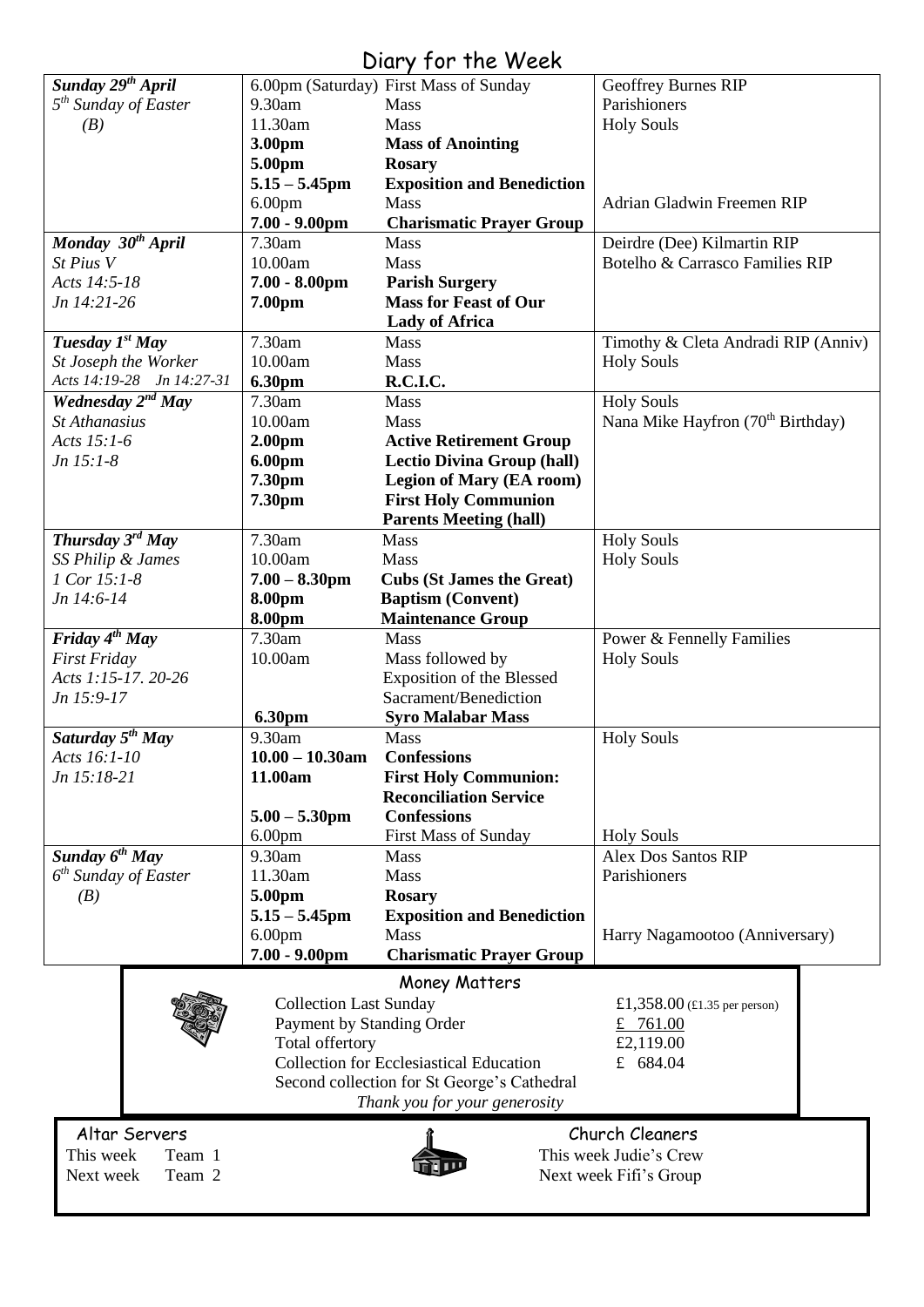## St. Andrew's Parish Notices

#### **MASS OF ANOINTING**

We will be having a Mass of Anointing for the sick today, Sunday 29<sup>th</sup> April at 3.00pm. It is an occasion to pray for those who are sick and all who care for them. There is an opportunity for those who are sick to receive the Sacrament of the sick and for all of us to pray for God's healing in our lives. If anyone has difficulty travelling to the Mass and needs a lift, please contact the Presbytery in the morning.

### **MISSIO RED BOX COLLECTIONS**

There will be a collection of all monies this weekend of the 28/29<sup>th</sup> April. Please can all red box holders bring their boxes to be emptied before the Mass. If you are unable to attend Mass, please contact Savio on 07902 933534.

### **SECOND COLLECTION THIS WEEK: ST GEORGE'S CATHEDRAL**

St George's Cathedral, Southwark, is the mother Church of the Diocese. This collection helps to meet the cost of the upkeep of the Cathedral.

### **MASS FOR FEAST OF OUR LADY OF AFRICA**

Please join us for a Mass for the Feast of our Lady of Africa on Monday 30<sup>th</sup> April at 7.00pm followed by a light reception in the hall. Please see the poster in the porch for more details. All are welcome.

## **MAY 3RD POLLING DAY**

Please note that our hall is being used all day as a polling station for the local elections.

### **FIRST FRIDAY**

This Friday is First Friday and there will be Exposition of the Blessed Sacrament after the end of the 10am Mass until Benediction at 12.30pm.

## **CONFIRMATION CANDIDATES: AYLESFORD PRIORY ON 5TH MAY**

Please meet outside the Church by 8.15am as the coach will be leaving promptly at 8.30am, don't forget to bring a packed lunch and some magazines with photos. The coach will return approx. 5.30pm.

## **ALTAR SERVERS DAY OUT: BANK HOLIDAY MONDAY 7TH MAY**

Please meet outside the Church, the coach will leave St Andrew's at 8.00am and return approximately 6.00pm. There are still some places available, cost is £15 which can be made on the day.

#### **LENTEN FAITH TALK**

The sessions on the DVD course "Catholicism" presented by Robert Barron continues on Thursdays 10<sup>th</sup> and 17<sup>th</sup> May. The next session is titled "World without End: The Last Things". Sessions will commence at 7.30pm in the hall, which will be open at 7.00pm. Teas and coffees are available before the session begins.

#### **DAY WITH OUR LADY OF FATIMA: MASS SATURDAY 12TH MAY AT 12.00NOON**

Please join us for a day of prayer commencing with Rosary, Benediction and Consecration to the Sorrowful and Immaculate heart of Mary Our Mother, followed by Holy Mass which will be offered for the community, friends and family. Come and spend the time in the presence of one of the four statues commissioned by Pope Benedict XV in 1917 following the third apparition of Our Lady of Fatima. This statue reached Europe and was later blessed by Pope Pius X. The Service will commence at 12.00noon and will be held here at St. Andrew's Church and will be led by Fr Len. After the service please join us for refreshments in the hall.